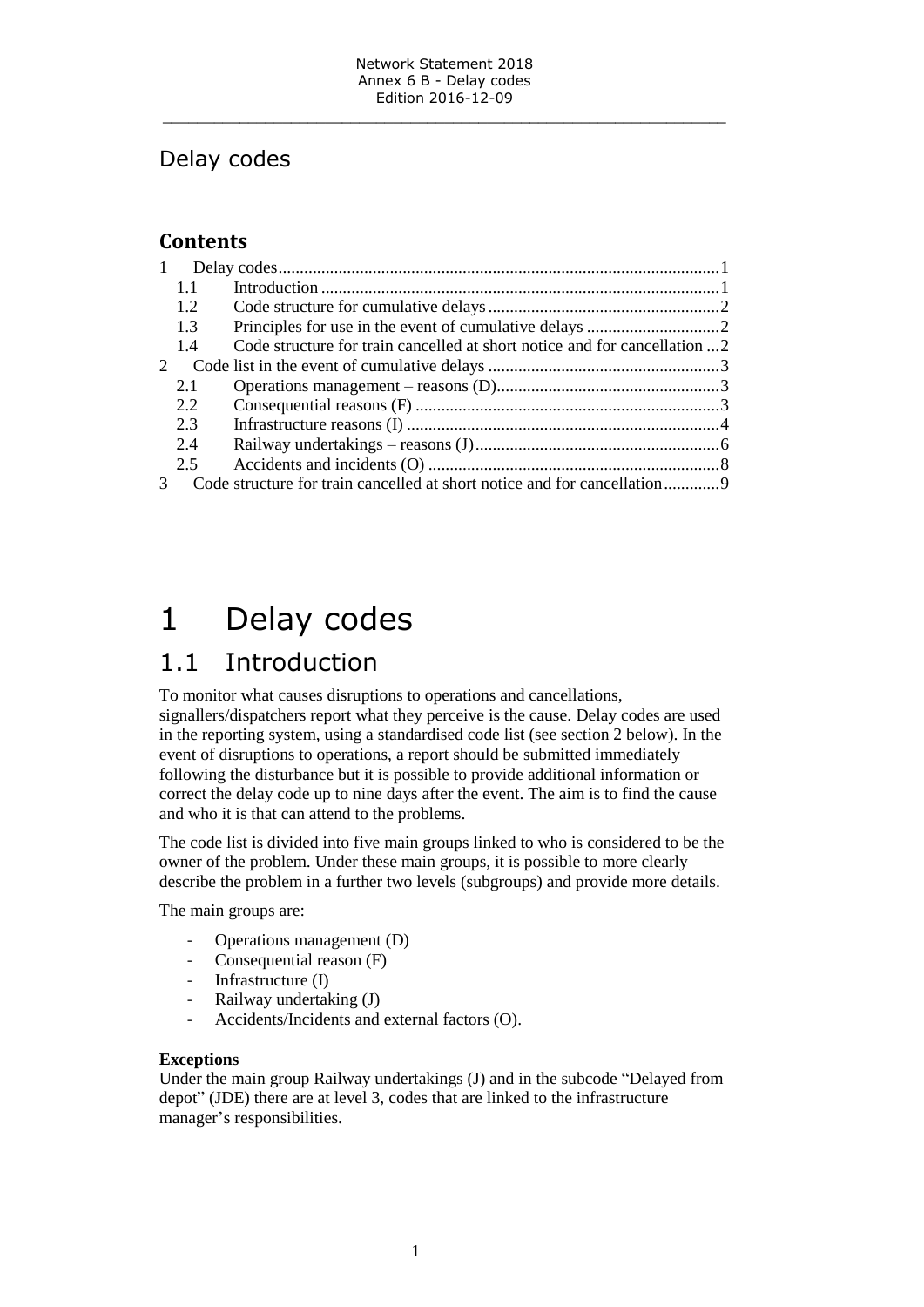### <span id="page-1-0"></span>1.2 Code structure for cumulative delays

The code structure has three levels (see section 2 below). For the first level, a letter is used for the main group in accordance with section 1.1. For level 2, a combination of letters is used to describe what happened and for level 3, a number is used.

#### **Example**

DPS1 should be interpreted as: Operations management, Personnel, Incorrect electricity or switchgear operation.

### <span id="page-1-1"></span>1.3 Principles for use in the event of cumulative delays

For the main groups Operations Management (D), Infrastructure (I) and Accidents/Incidents and External Factors (O), all trains affected by the incident will receive the primary delay code.

The signaller/dispatcher must first of all define the first two levels, while the third level can be added later within the time limit the system is open in order to allow for changes to be made (see above). For railway undertakings (J codes) it is assumed that the railway undertakings or drivers contact the signaller/dispatcher when delays of 3 minutes or more arise and the codes at level 3 have been supplemented.

#### **Exceptions**

For codes in the group Railway undertakings (J) only the train that causes the incident is coded, while other trains affected by delays receive a delay code in the group Consequential reason – Disruption by other train (FAT).

In practice, it may be difficult for signallers/dispatchers to have knowledge of the fundamental cause for long-distance trains and therefore sometimes the other codes in the group Consequential reason (F) may be used even when the root cause lies within the groups Operations management (D), Infrastructure (I), Accidents/Incidents and External factors (O) and railway undertakings (J).

### <span id="page-1-2"></span>1.4 Code structure for train cancelled at short notice and for cancellation

To follow the reason of cancelled trains, the perceived cause is reported. Reporting is made with delay codes according to a standardized code list (see section 3 below). Disruption of reporting should be made in direct connection with the disturbance. The aim is to find the cause and who can fix the problems.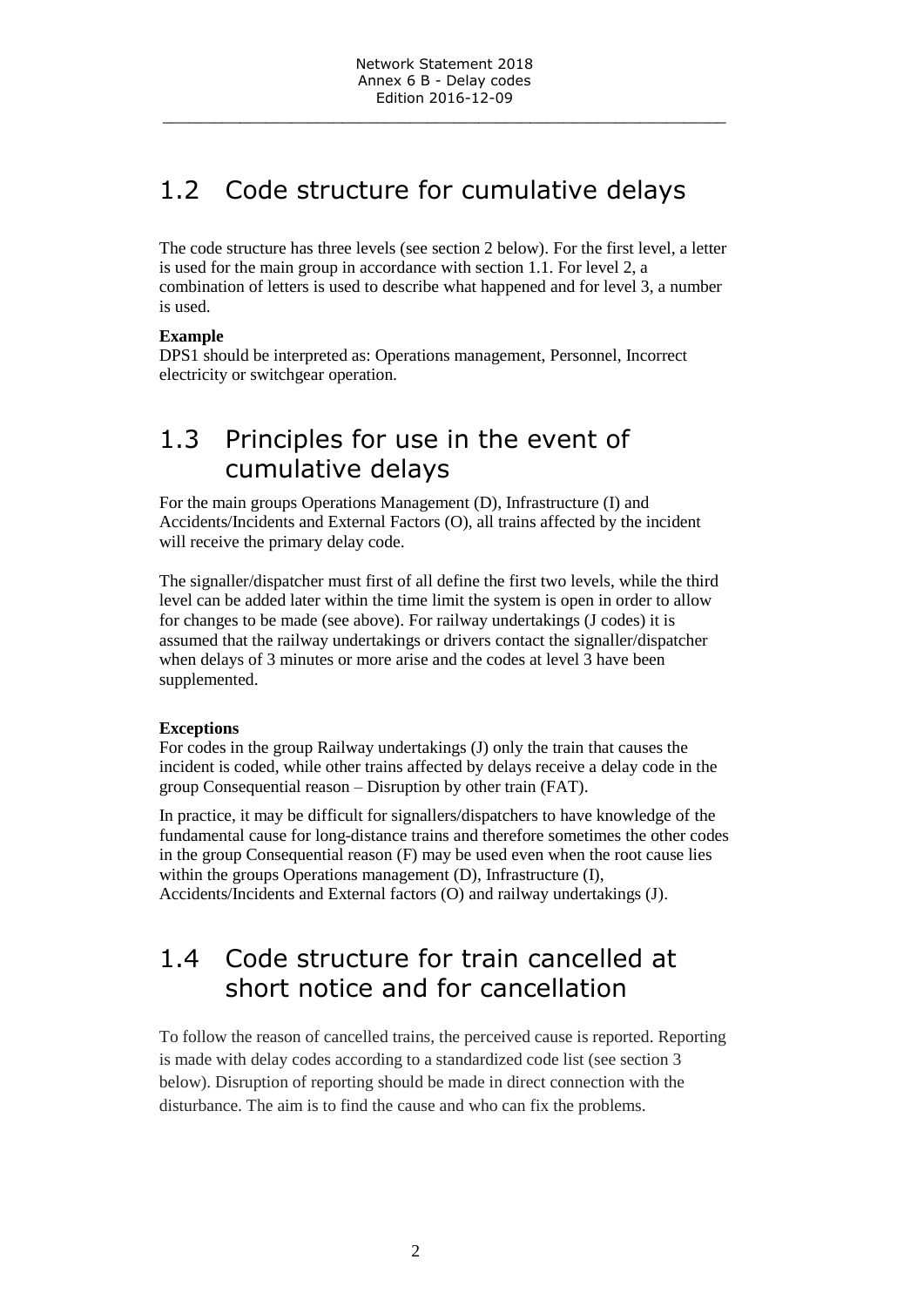# <span id="page-2-0"></span>2 Code list in the event of cumulative delays

### <span id="page-2-1"></span>2.1 Operations management – reasons (D)

| Operations management – reasons |                              |                 |                                                            |  |
|---------------------------------|------------------------------|-----------------|------------------------------------------------------------|--|
| Code level<br>1                 | Code level<br>$\overline{2}$ | Code level<br>3 | Description of code level 3                                |  |
| D                               | OG                           |                 | Issuing of orders due to train operation                   |  |
| D                               | <b>OS</b>                    |                 | <b>Operative support systems</b>                           |  |
| D                               | <b>OS</b>                    | $\mathbf{1}$    | Test CATO <sup>1)</sup> , Operations management area Boden |  |
| D                               | <b>PR</b>                    |                 | Prioritisation                                             |  |
| D                               | <b>PR</b>                    | 3               | Operations management prioritises                          |  |
| D                               | <b>PS</b>                    |                 | Personnel                                                  |  |
| D                               | <b>PS</b>                    | 1               | Incorrect handling or decision                             |  |
| D                               | <b>PS</b>                    | $\overline{2}$  | Lack of resources                                          |  |
| D                               | <b>PS</b>                    | 3               | Incorrect traffic information supplied                     |  |
| D                               | <b>TB</b>                    |                 | Train congestion marshalling yard                          |  |
| D                               | тт                           |                 | Suspected errors in route plan/wrong planning              |  |

1)CATO – System for optimal train operation

## <span id="page-2-2"></span>2.2 Consequential reasons (F)

| <b>Consequential reasons (F)</b> |                              |                 |                                   |  |
|----------------------------------|------------------------------|-----------------|-----------------------------------|--|
| Code level<br>1                  | Code level<br>$\overline{2}$ | Code level<br>3 | Description of code level 3       |  |
| F                                | <b>AT</b>                    |                 | Disruption by other train         |  |
| F                                | ΟI                           |                 | <b>Turnaround/waiting</b>         |  |
| F                                | ΟI                           | 1               | Awaiting wagons from train        |  |
| F                                | ΟI                           | $\overline{2}$  | Switching time exceeded           |  |
| F                                | ΟI                           | 3               | Turnaround train staff            |  |
| F                                | ΟI                           | 4               | Awaited connection                |  |
| F                                | ΟI                           | 5               | Train turn/Turnaround/Train chain |  |
| F                                | <b>TF</b>                    |                 | <b>Train operation</b>            |  |
| F                                | TF                           | 1               | Meeting/Convergence of routes     |  |
| F                                | TF                           | 2               | Passing another train             |  |
| F                                | TF                           | 3               | Train before/track shortage       |  |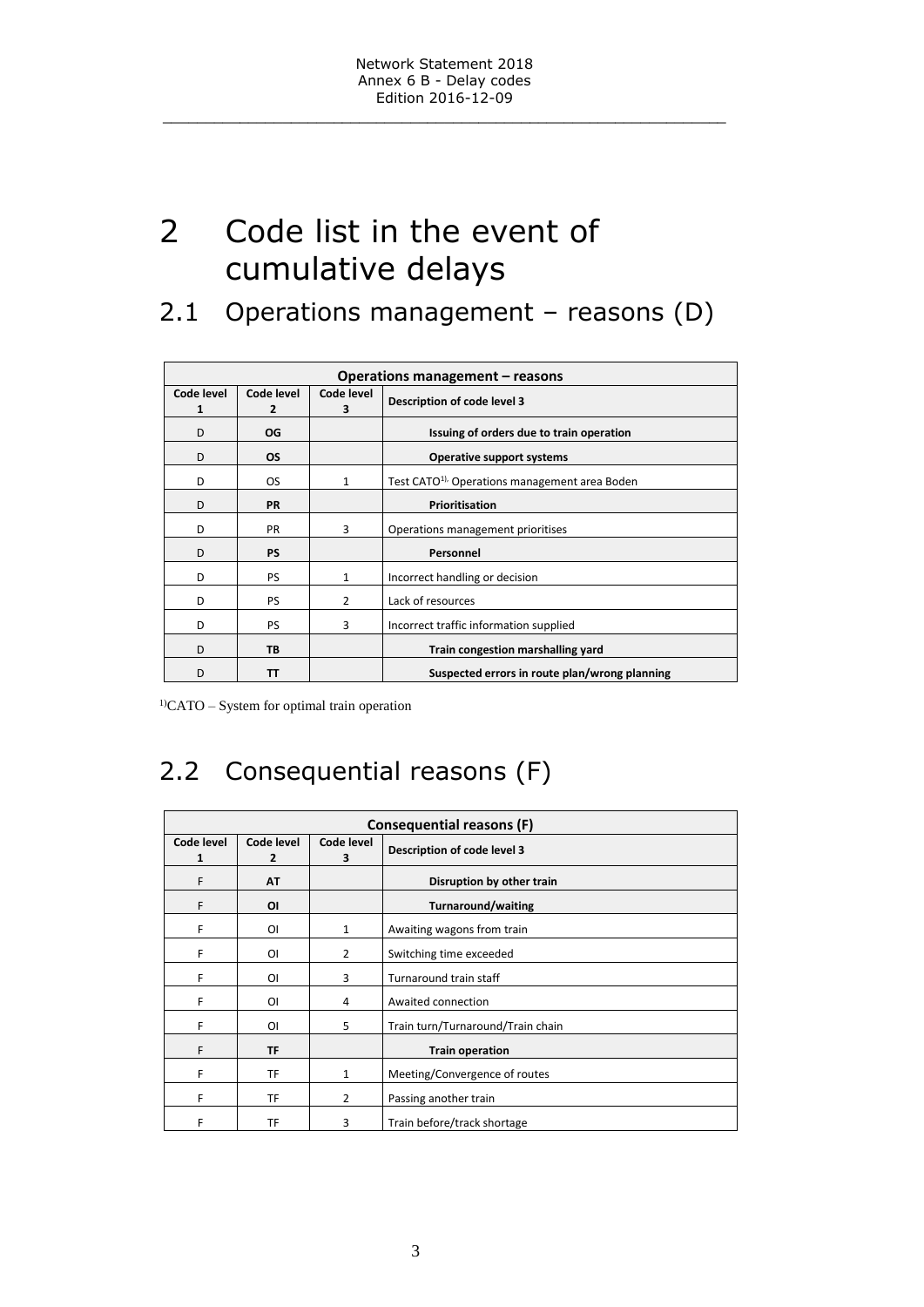## <span id="page-3-0"></span>2.3 Infrastructure reasons (I)

| Infrastructure reasons     |                              |                  |                                                |  |
|----------------------------|------------------------------|------------------|------------------------------------------------|--|
| Code level<br>$\mathbf{1}$ | Code level<br>$\overline{2}$ | Code level<br>3  | Description of code level 3                    |  |
| I                          | ВΛ                           |                  | <b>Marshalling yard facilities</b>             |  |
| T                          | BA                           | 1                | Lighting at marshalling yards and on platforms |  |
| $\mathbf{I}$               | BA                           | 2                | Platform and loading bay                       |  |
| T                          | BA                           | 3                | Platform crossing                              |  |
| T                          | BA                           | 4                | Retarder system                                |  |
| $\mathsf{I}$               | BA                           | 5                | Stop block                                     |  |
| T                          | BA                           | 6                | <b>Buffer stop</b>                             |  |
| T                          | BA                           | 7                | Brake test facility                            |  |
| T                          | BA                           | 8                | Train and locomotive heating facility          |  |
| T                          | BA                           | 9                | Weighing machine                               |  |
| T                          | BA                           | 10               | Shunting table                                 |  |
| $\mathsf{I}$               | BT                           |                  | <b>Engineering works/transport</b>             |  |
| I                          | BU                           |                  | <b>Ballast reinforcement</b>                   |  |
| T                          | BU                           | 1                | Bank                                           |  |
| T                          | BU                           | 2                | Cutting                                        |  |
| $\mathsf{I}$               | BU                           | 3                | Drum                                           |  |
| T                          | BU                           | 4                | <b>Bridge</b>                                  |  |
| T                          | BU                           | 5                | Tunnel                                         |  |
| $\mathsf{I}$               | BÖ                           |                  | <b>Track superstructure</b>                    |  |
| T                          | ВÖ                           | 1                | Tracks                                         |  |
| $\mathbf{I}$               | ВÖ                           | 2                | Track switch                                   |  |
| $\mathsf{I}$               | ЕΑ                           |                  | <b>Electrical installations</b>                |  |
| $\mathsf{I}$               | EA                           | $\mathbf 1$      | Catenary                                       |  |
| T                          | EA                           | $\overline{2}$   | Auxillary power line                           |  |
| T                          | EA                           | 3                | Switching station                              |  |
| T                          | EA                           | 4                | Switching centres                              |  |
| T                          | EA                           | 5                | Feeder cable                                   |  |
| I                          | EA                           | $\,6\,$          | Cut-out swich station                          |  |
| $\mathsf I$                | EA                           | $\boldsymbol{7}$ | Network station                                |  |
| $\mathsf{I}$               | EA                           | 8                | Power converter station                        |  |
| T                          | EA                           | 9                | Sectioning station                             |  |
| T                          | EA                           | 10               | Transformer station                            |  |
| T                          | EA                           | 11               | Electric power system                          |  |
| T                          | EA                           | 12               | Construction engineering                       |  |
| $\mathsf{I}$               | <b>FK</b>                    |                  | Passability on the tracks due to the weather   |  |
| $\mathsf{I}$               | FK                           | $\mathbf{1}$     | Track slip                                     |  |
| $\mathsf{I}$               | FK                           | $\overline{2}$   | Snow and ice                                   |  |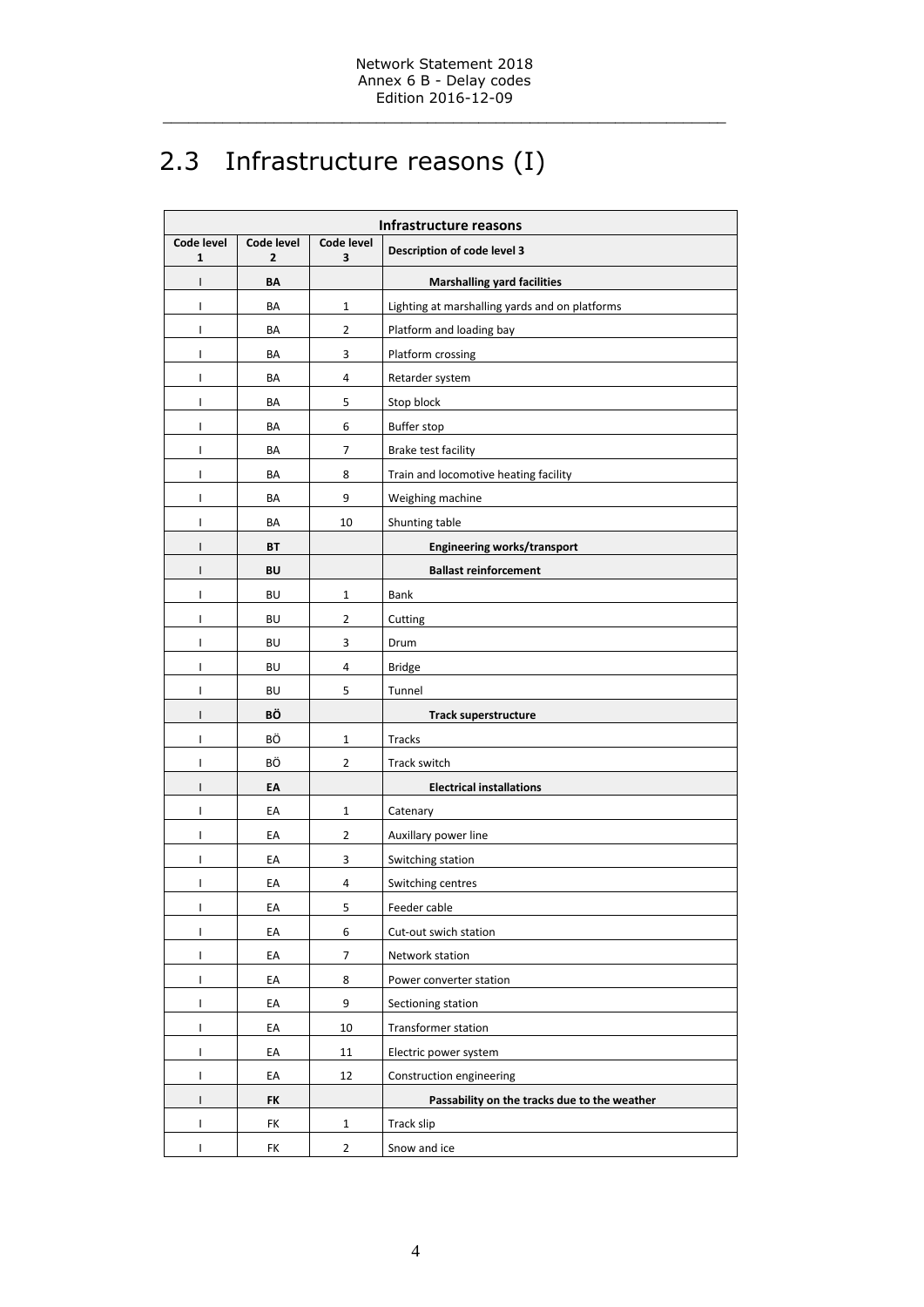#### Network Statement 2018 Annex 6 B - Delay codes Edition 2016-12-09

\_\_\_\_\_\_\_\_\_\_\_\_\_\_\_\_\_\_\_\_\_\_\_\_\_\_\_\_\_\_\_\_\_\_\_\_\_\_\_\_\_\_\_\_\_\_\_\_\_\_\_\_\_\_\_\_\_\_\_\_\_\_\_\_\_\_

| $\mathbf{I}$ | SΑ        |                | <b>Signalling devices</b>                                                     |
|--------------|-----------|----------------|-------------------------------------------------------------------------------|
| I            | SA        | $\mathbf 1$    | Balise group                                                                  |
| L            | <b>SA</b> | $\overline{2}$ | Level crossing                                                                |
| I            | SA        | 3              | Positioning system                                                            |
| I            | SA        | 4              | Signal                                                                        |
| I            | SA        | 5              | Signal interlocking, RBC and blocking system                                  |
| I            | SA        | 6              | Ranger switchgear                                                             |
| I            | SA        | 7              | Board                                                                         |
| I            | SA        | 8              | Rail Traffic Management System - ARGUS <sup>1)</sup>                          |
| L            | SA        | 9              | Rail Traffic Management System - EBICOS TMS <sup>1)</sup>                     |
| I            | SA        | 10             | Rail Traffic Management System - EBICOS 900 & EBICOS 900 NT <sup>1)</sup>     |
| L            | SA        | 11             | Rail Traffic Management System-JZA 11 <sup>2)</sup> (Contact spring blocking) |
| I            | SA        | 12             | Traffic system - ERTMS                                                        |
| $\mathsf{I}$ | TA        |                | <b>Telecommunications facilities</b>                                          |
| L            | TA        | $\mathbf 1$    | Detectors                                                                     |
| L            | TA        | $\overline{2}$ | Cabling plant                                                                 |
| L            | TA        | 3              | Radio installations                                                           |
| L            | TA        | 4              | Signal telephone                                                              |
| I            | TA        | 5              | Telecentral                                                                   |
| I            | TA        | 6              | Telecommunications centre                                                     |
| L            | TA        | 7              | Tele transmissions facility                                                   |
| I            | <b>TA</b> | 8              | Dynamic sign                                                                  |
| I            | <b>TA</b> | 9              | Loud speaker system                                                           |
| I            | <b>TA</b> | 10             | Clocks                                                                        |
| I            | ÖΛ        |                | <b>Other facilities</b>                                                       |
| L            | ÖA        | $\mathbf 1$    | Property                                                                      |
| L            | ÖA        | $\overline{2}$ | Enclosed area                                                                 |
| I            | ÖA        | 3              | Deducting                                                                     |
| L            | ÖA        | 4              | Lubrication device for rails                                                  |
| L            | ÖA        | 5              | Snow gallery                                                                  |
| I            | ÖA        | 6              | Road                                                                          |
| I            | ÖA        | 7              | Drainage, pumping system                                                      |
| I            | ÖΑ        | 8              | Surveillance camera                                                           |

 $1)$  Local control system for relays and computerised switchgear

<sup>2)</sup> Relay-based rail signalling system of the older type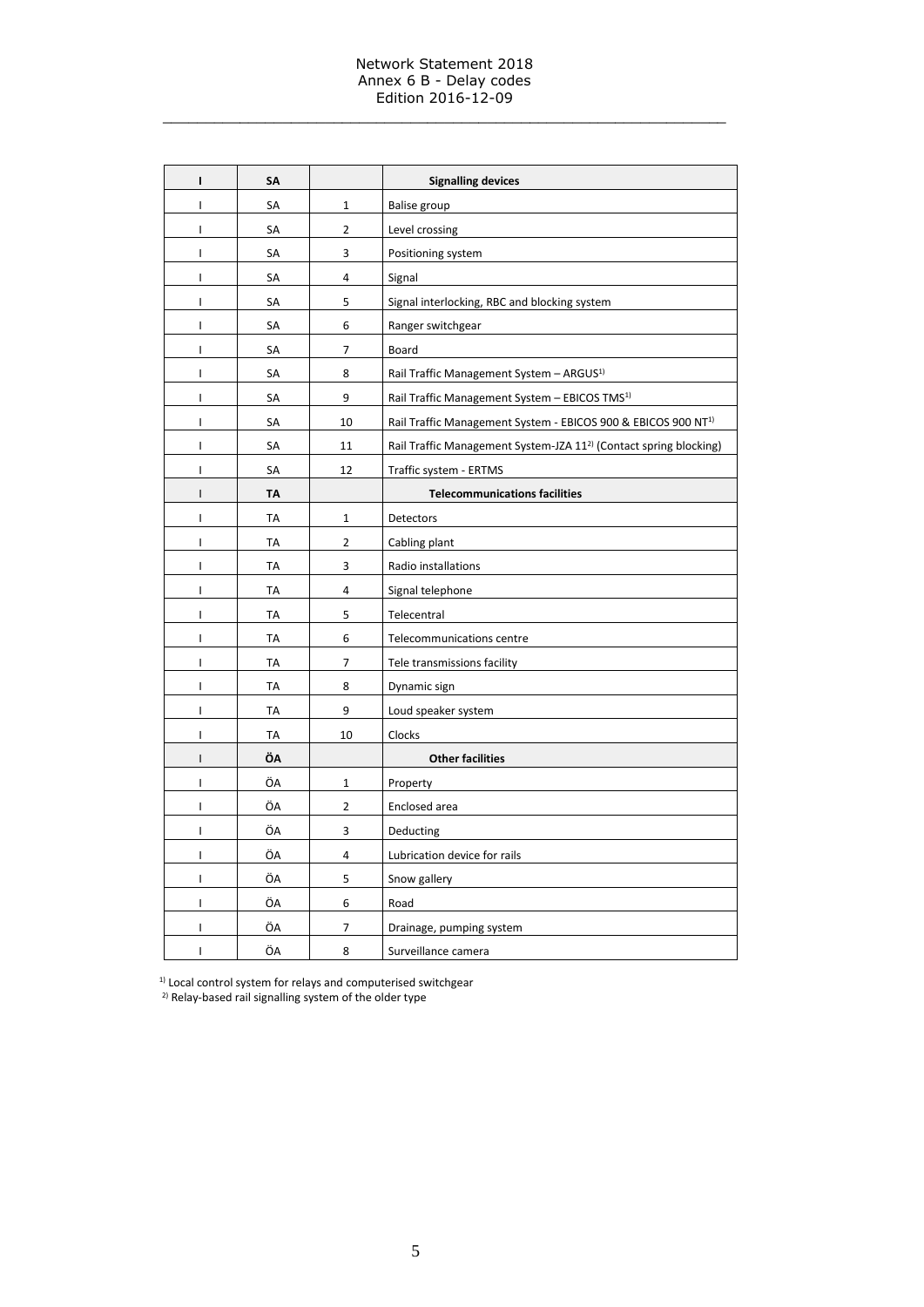## <span id="page-5-0"></span>2.4 Railway undertakings – reasons (J)

| Railway undertakings - reasons |                 |                 |                                                            |  |
|--------------------------------|-----------------|-----------------|------------------------------------------------------------|--|
| Code level<br>1                | Code level<br>2 | Code level<br>3 | Description of code level 3                                |  |
| J                              | AS              |                 | <b>Deviating formation</b>                                 |  |
| J                              | AS              | 1               | Excess load profile/dangerous goods                        |  |
| J                              | AS              | 2               | Long train                                                 |  |
| J                              | AS              | 3               | Too heavy rail                                             |  |
| J                              | AS              | 4               | Reporting                                                  |  |
| J                              | AS              | 5               | Transport of locomotive                                    |  |
| J                              | DE              |                 | Late from depot                                            |  |
| J                              | DE              | 10              | <b>Terminal service</b>                                    |  |
| J                              | DE              | 11              | More than 10 minutes late to depot                         |  |
| J                              | DE              | 12              | Handling error                                             |  |
| J                              | DE              | 13              | Emergency corrective maintenance                           |  |
| J                              | DE              | 14              | Staff shortage                                             |  |
| J                              | DE              | 15              | Driver submitted line-clear message that the train is late |  |
| J                              | DE              | 16              | Non-submitted line-clear message                           |  |
| J                              | DE              | 20              | Other                                                      |  |
| J                              | DE              | 21              | Shortage of vehicles                                       |  |
| J                              | DE              | 22              | Extra train ordered                                        |  |
| J                              | DE              | 23              | Other extra order                                          |  |
| J                              | DE              | 24              | No entry                                                   |  |
| J                              | DE              | 25              | Driver late or missing                                     |  |
| J                              | DE              | 30              | Cleaning                                                   |  |
| J                              | DE              | 31              | Cleaning company exceeds the time                          |  |
| J                              | DE              | 32              | Delay due to subcontractor Cleaning                        |  |
| J                              | DE              | 33              | Cleaning work is not accepted by the railway undertaking   |  |
| J                              | DE              | 40              | Workshop                                                   |  |
| J                              | DE              | 41              | Workshop exceeded time                                     |  |
| J                              | DE              | 42              | Delay due to the subcontractor workshop                    |  |
| J                              | DE              | 43              | Workshop work is not accepted by the railway undertaking   |  |
| J                              | DE              | 45              | Delay due to another supplier                              |  |
| J                              | DE              | 50              | Infrastructure                                             |  |
| J                              | DE              | 51              | <b>Engineering works</b>                                   |  |
| J                              | DE              | 52              | Track fault                                                |  |
| J                              | DE              | 53              | Switchgear fault                                           |  |
| J                              | DE              | 54              | Signal fault                                               |  |
| J                              | DE              | 55              | Overhead catenary fault, dead contact line                 |  |
| J                              | DE              | 56              | Snow and ice                                               |  |
| J                              | DE              | 57              | Cannot obtain driving order                                |  |
| J                              | DE              | 60              | Traffic control                                            |  |
| J                              | DE              | 61              | Signal box, not supplied on time                           |  |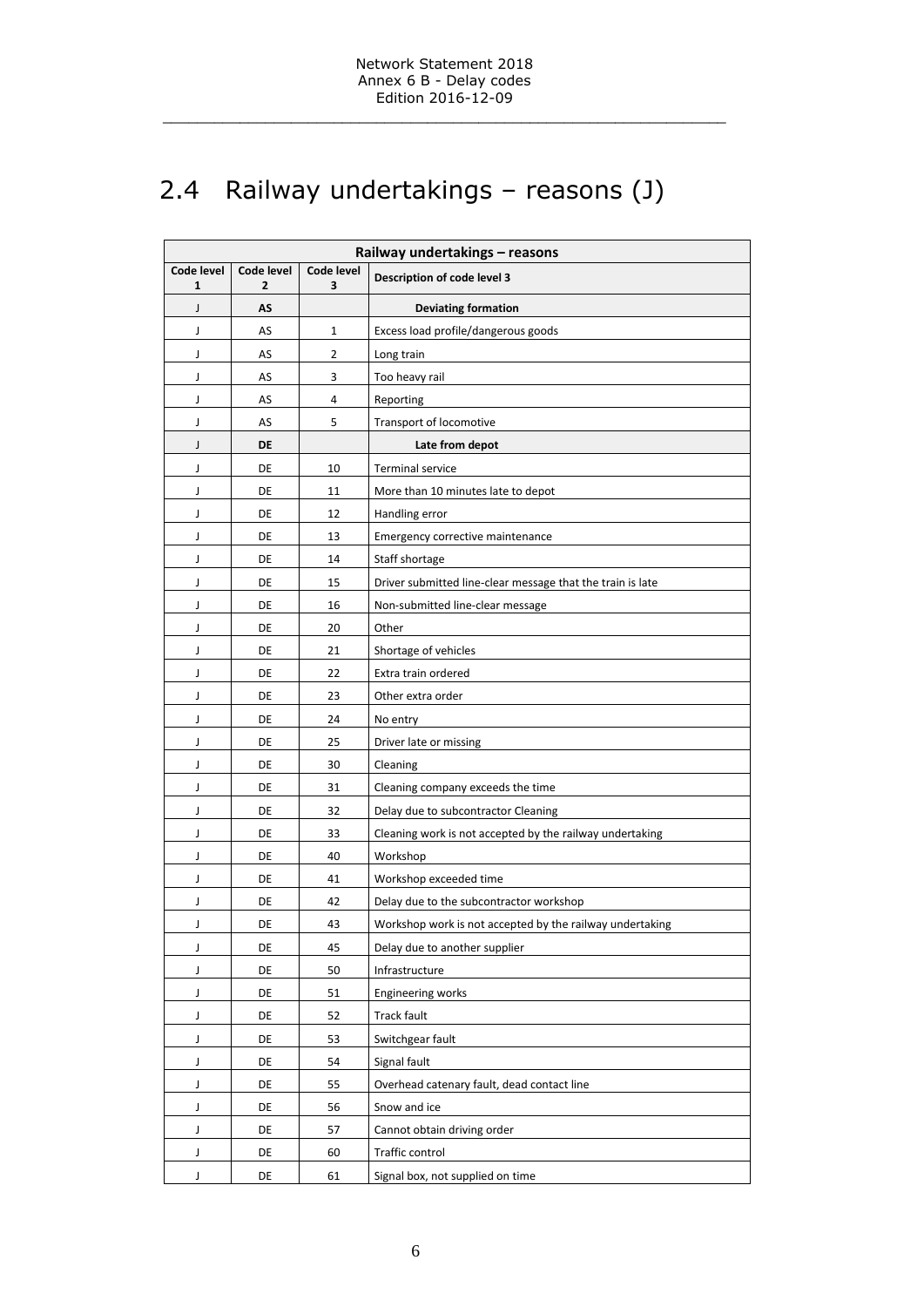#### Network Statement 2018 Annex 6 B - Delay codes Edition 2016-12-09

\_\_\_\_\_\_\_\_\_\_\_\_\_\_\_\_\_\_\_\_\_\_\_\_\_\_\_\_\_\_\_\_\_\_\_\_\_\_\_\_\_\_\_\_\_\_\_\_\_\_\_\_\_\_\_\_\_\_\_\_\_\_\_\_\_\_

| J | DE        | 62             | Signal box is not reachable                                            |
|---|-----------|----------------|------------------------------------------------------------------------|
| J | DE        | 63             | Trafikverket operations management centre, incorrect maneouver         |
| J | DE        | 64             | Difference ready report/metering point                                 |
| J | DM        |                | Traction vehicle/railcar <sup>1)</sup>                                 |
| J | DM        | $\mathbf{1}$   | <b>ATC fault</b>                                                       |
| J | DM        | 2              | Change of locomotive                                                   |
| J | DM        | 3              | Pantograph                                                             |
| J | DM        | 4              | Wheel damage                                                           |
| J | DM        | 5              | <b>Brake fault</b>                                                     |
| J | DM        | 6              | Rebooting of the system                                                |
| J | DM        | 8              | Machine fault                                                          |
| J | DM        | 09             | Door faul                                                              |
| J | FÖ        |                | <b>Driving staff</b>                                                   |
| J | FÖ        | $\mathbf{1}$   | Driving staff is missing                                               |
| J | FÖ        | 2              | Change of personnel                                                    |
| J | FÖ        | 3              | <b>Break</b>                                                           |
| J | JF        |                | No indication from RU                                                  |
| J | OM        |                | <b>Personnel on board</b>                                              |
| J | OM        | $\mathbf{1}$   | Staff on board is missing                                              |
| J | 0M        | 2              | Change of personnel                                                    |
| J | PR        |                | Prioritisation                                                         |
| J | PR        | $\mathbf{1}$   | A railway undertaking has decided on the priority between own trains   |
| J | PR        | $\overline{2}$ | Two railway undertakings have given priority among each other's trains |
| J | <b>ST</b> |                | <b>Stationary personnel</b>                                            |
| J | ST        | 1              | Stationary staff is missing                                            |
| J | <b>TP</b> |                | <b>Terminal/Platform management</b>                                    |
| J | TP        | $\mathbf{1}$   | Provisioning                                                           |
| J | <b>TP</b> | 2              | Delayed loading/unloading                                              |
| J | TP        | 3              | Post                                                                   |
| J | TP        | 4              | Awaited ferry                                                          |
| J | TP        | 5              | Awaiting wagons from customer                                          |
| J | <b>TP</b> | 6              | <b>Blocking switching</b>                                              |
| J | TP        | 7              | Shunting/Switching in excess of plan                                   |
| J | TP        | 8              | Unplanned composition                                                  |
| J | TP        | 9              | Incorrectly switched locomotive                                        |
| J | TP        | 10             | Damage to terminal locomotive                                          |
| J | TP        | 11             | Terminal locomotive is missing                                         |
| J | TP        | 12             | <b>Brake Test Facility</b>                                             |
| J | TP        | 13             | Wishes of railway undertaking                                          |
| J | TP        | 14             | Locomotive is missing at the marshalling yard                          |
| J | TP        | 15             | Preparation time at marshalling yard exceeded                          |
| J | TP        | 16             | Awaited service bus/taxi                                               |

1) A delay code has expired from the series. That is why there is a jump in the numbering.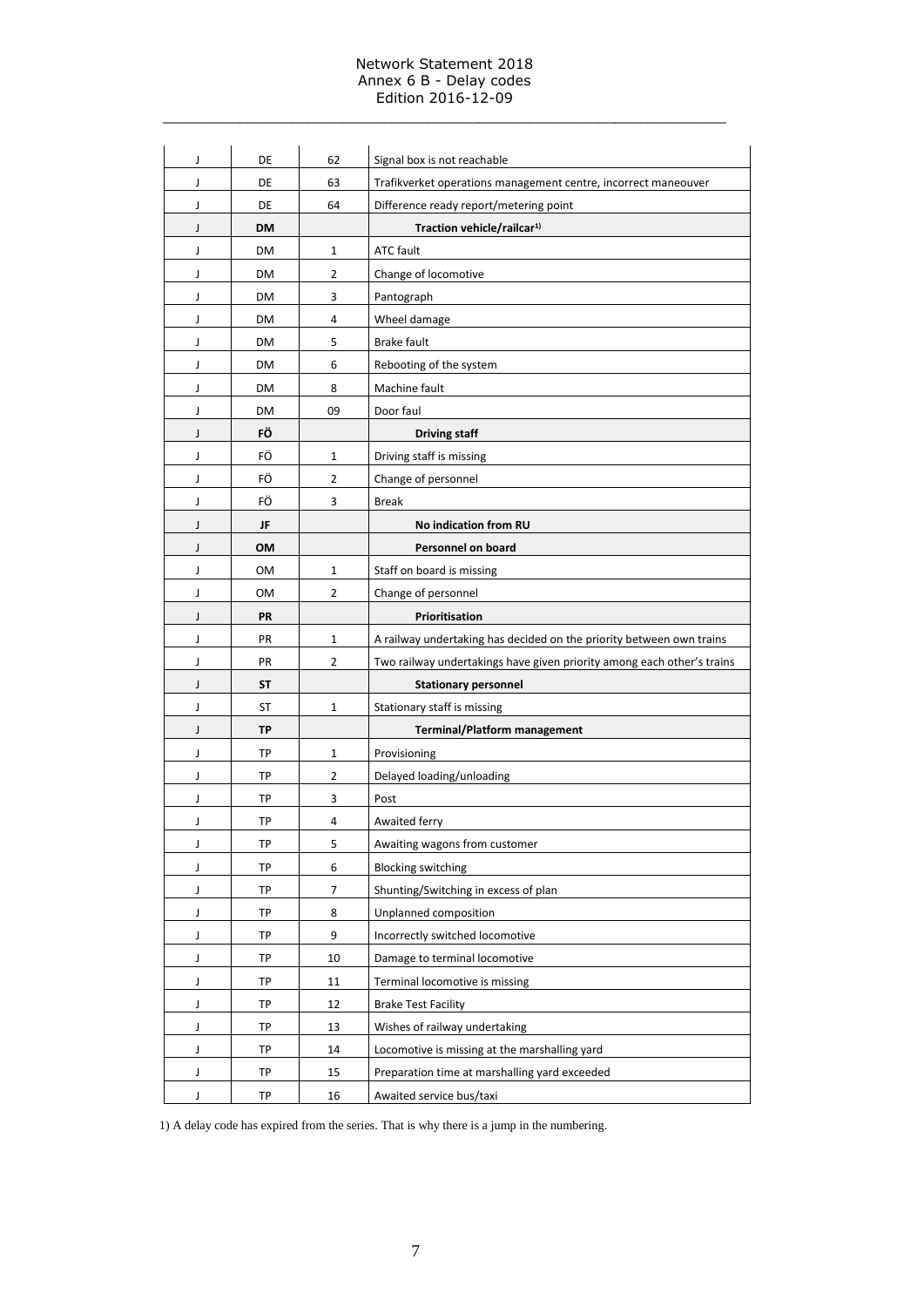#### Network Statement 2018 Annex 6 B - Delay codes Edition 2016-12-09

\_\_\_\_\_\_\_\_\_\_\_\_\_\_\_\_\_\_\_\_\_\_\_\_\_\_\_\_\_\_\_\_\_\_\_\_\_\_\_\_\_\_\_\_\_\_\_\_\_\_\_\_\_\_\_\_\_\_\_\_\_\_\_\_\_\_

| VA |   | Carriage                                      |  |  |
|----|---|-----------------------------------------------|--|--|
| VA |   | Fault with door                               |  |  |
| VA | 2 | Brake fault                                   |  |  |
| VA | 3 | Wheel damage                                  |  |  |
| VA | 4 | Load offset/Incorrect loading/Load adjustment |  |  |
| VA | 5 | Self-disconnection/Train split up             |  |  |
| VA | 6 | Carriage inspection                           |  |  |

## <span id="page-7-0"></span>2.5 Accidents and incidents (O)

| <b>Accidents and incidents</b> |                              |                         |                                          |  |
|--------------------------------|------------------------------|-------------------------|------------------------------------------|--|
| Code level<br>1                | Code level<br>$\overline{2}$ | Code level<br>3         | Description of code level 3              |  |
| O                              | BÖ                           |                         | <b>Bridge opening</b>                    |  |
| O                              | BÖ                           | $\mathbf 1$             | Bridge opening time exceeded             |  |
| О                              | ВÖ                           | $\overline{2}$          | Planned bridge opening                   |  |
| O                              | DJ                           |                         | Animal                                   |  |
| O                              | DJ                           | $\mathbf 1$             | Animals                                  |  |
| O                              | DJ                           | $\overline{2}$          | Cattle                                   |  |
| О                              | DJ                           | 3                       | Reindeer                                 |  |
| O                              | ΜÄ                           |                         | <b>Humans</b>                            |  |
| 0                              | ΜÄ                           | $\mathbf 1$             | Person run over/hit                      |  |
| O                              | MÄ                           | $\overline{2}$          | Unauthorised person on the track         |  |
| O                              | ΜÄ                           | 3                       | Police/sickness                          |  |
| 0                              | ΜÄ                           | 4                       | Sabotage/threat                          |  |
| O                              | <b>NA</b>                    |                         | <b>Natural events</b>                    |  |
| О                              | <b>NA</b>                    | $\mathbf 1$             | Fire                                     |  |
| O                              | <b>NA</b>                    | $\overline{2}$          | Flooding                                 |  |
| O                              | <b>NA</b>                    | 3                       | Storm/Snow storm                         |  |
| 0                              | <b>NA</b>                    | 4                       | Avalanche                                |  |
| O                              | <b>NA</b>                    | 5                       | Landslide                                |  |
| O                              | <b>NA</b>                    | 6                       | Cold                                     |  |
| O                              | SY                           |                         | Inspection of track/vehicle              |  |
| O                              | SΥ                           | $\mathbf 1$             | Track                                    |  |
| 0                              | SY                           | $\overline{2}$          | Vehicle                                  |  |
| O                              | ΤÅ                           |                         | Train/work movements                     |  |
| O                              | ΤÅ                           | $\mathbf{1}$            | Derailment/collision                     |  |
| 0                              | ТÅ                           | $\overline{2}$          | Accident at level crossing               |  |
| O                              | ТÅ                           | 3                       | ATC <sup>1)-</sup> emergency brake       |  |
| O                              | ΤÅ                           | $\overline{\mathbf{4}}$ | Unauthorised passage through stop signal |  |
| O                              | ТÅ                           | 05                      | Damaged points                           |  |
| O                              | UT                           |                         | Late to/from abroad                      |  |
| 0                              | UT                           | $\mathbf{1}$            | Pass/Customs                             |  |

1)ATC – Automatic Train Control